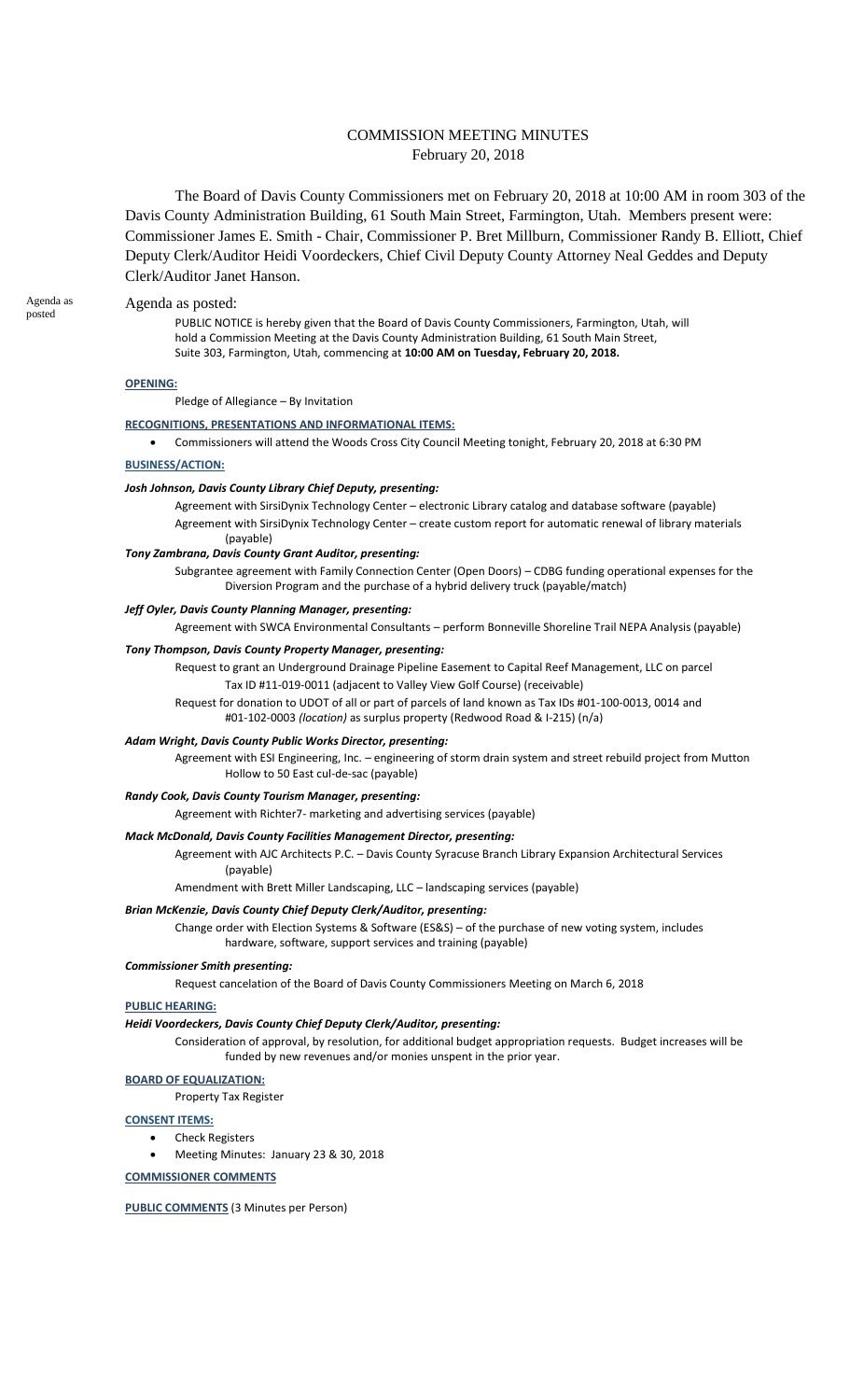Commissioner Smith indicated that Curtis Koch was not in attendance. (Heidi Voordeckers, Chief Deputy Clerk/Auditor, attending.)

Adam Wright, Davis County Public Works Director, led the Pledge of Allegiance. All in attendance were invited to stand and join in.

Notice was given that the Commissioners will attend the Woods Cross City Council Meeting tonight, February 20, 2018 at 6:30 PM.

Josh Johnson, Davis County Library Chief Deputy presented the following:

Agreement #2018-75 with SirsiDynix Technology Center for the electronic library catalog and database software. He indicated that this will be the "master" agreement that renews services and consolidates all contracts. The period of contract is February 20, 2018 through December 31, 2020. The payable amount is \$69,668.52 with increase cap of 2.9% annually.

Commissioner Elliott made a motion to approve. Commissioner Millburn seconded the motion. All voted aye. The document is on file in the office of the Davis County Clerk/Auditor.

Agreement #2018-76 with SirsiDynix Technology Center for an automatic renewal feature of library materials. The period of contract is February 20, 2018 through May 10, 2018. The payable amount is \$700.00. Commissioner Millburn made a motion to approve. Commissioner Elliott seconded the motion. All voted aye. The document is on file in the office of the Davis County Clerk/Auditor.

Tony Zambrana, Davis County Grants Auditor, presented subgrantee agreement #2018-77 with Family Connection Center (nka Open Doors) for Community & Economic Development Grant (CDBG) funding operational expenses and motel vouchers for their Diversion Program (\$10,000.00) and the purchase of a delivery truck (\$60,000.00). The contract period is July 1, 2017 through December 31, 2018. The payable amount is \$70,000.00. Commissioner Elliott inquired if he should recuse himself because he is a board member. Neal Geddes said it was fine either way, his having expressed that there may be a conflict. A vote could be taken without his vote if it is not going to impact the overall vote.

Commissioner Millburn made a motion to approve. Commissioner Elliott seconded the motion. All voted aye. The document is on file in the office of the Davis County Clerk/Auditor.

Jeff Oyler, Davis County Planning Manager, presented agreement #2018-78 with SWCA Environmental Consultants to perform the Bonneville Shoreline Trail NEPA Analysis. He explained that the NEPA is an environmental review that has to be completed on any federal property before any type of work can be done. It will be performed on a 55 mile section for the rebuilding of the Bonneville Shoreline Trail. They are the recommended respondents of a RFP process. Funding was appropriated by the Utah State Legislature in 2016 and the monies are available in the 2018 budget. The contract period is February 20, 2018 through May 31, 2019. The payable amount is \$72,491.00.

Commissioner Millburn made a motion to approve. Commissioner Elliott seconded the motion. All voted aye. The document is on file in the office of the Davis County Clerk/Auditor.

Tony Thompson, Davis County Property Manager, presented the following:

Easement #2018-79 for an underground drainage pipeline to Capital Reef Management, LLC on parcel Tax ID #11-019-0011 (part of the Valley View Golf Course). They would like to tie into an existing storm drain to relieve hydrostatic pressure behind a retaining wall that they will be placing on their property for development. Public Works and Valley View's golf professional have looked at the proposed retaining wall. This was review by the Property Committee on July 29, 2017 and gave the approval to move ahead. There is no contract date. The receivable amount is \$1,757.00.

Commissioner Millburn made a motion to approve. Commissioner Elliott seconded the motion. All voted aye. The document is on file in the office of the Davis County Clerk/Auditor.

Donation and Quit Claim Deed #2018-1A to Utah Department of Transportation (UDOT) for all or parts of parcels of land known as Tax IDs #01-100-0013, 0014 and #01-102-0003 of surplus property (Redwood Road & I-215). The property was declared surplus in the January 2, 2018 Commission Meeting. The Property Committee met January 17, 2018 to review this request and a motion was made to move forward. UDOT is constructing a major realignment with a diamond convergence. While working on this project, Tony indicated that he has come across another deed (connecting the void spots) and he anticipates another deed forthcoming. Period of contract is one time. There are no monies exchanged.

Commissioner Millburn made a motion to approve the donation. Commissioner Elliott seconded the motion. All voted aye. The document is on file in the office of the Davis County Clerk/Auditor.

Pledge of Allegiance

Woods Cross City Council Meeting tonight

Agreement #2018-75 SirsiDynix Tech. Center for electronic library catalog and database software

Agreement #2018-76 SirsiDynix Tech. Center for custom report for auto renewals

Subgrantee agreement #2018-77 FCC (Open Doors) CDBG funding

Agreement #2018-78 SWCA Env. Consultants – Bonneville Shoreline Trail NEPA Analysis

Pipeline Easement #2018-79 to Capital Reef Management LLC, Tax ID #11-019-0011

Donation & QCD #2018-1A to UDOT, Tax IDs #01-100-0013, 0014 & #01-102-0003 Redwood Rd & I-2015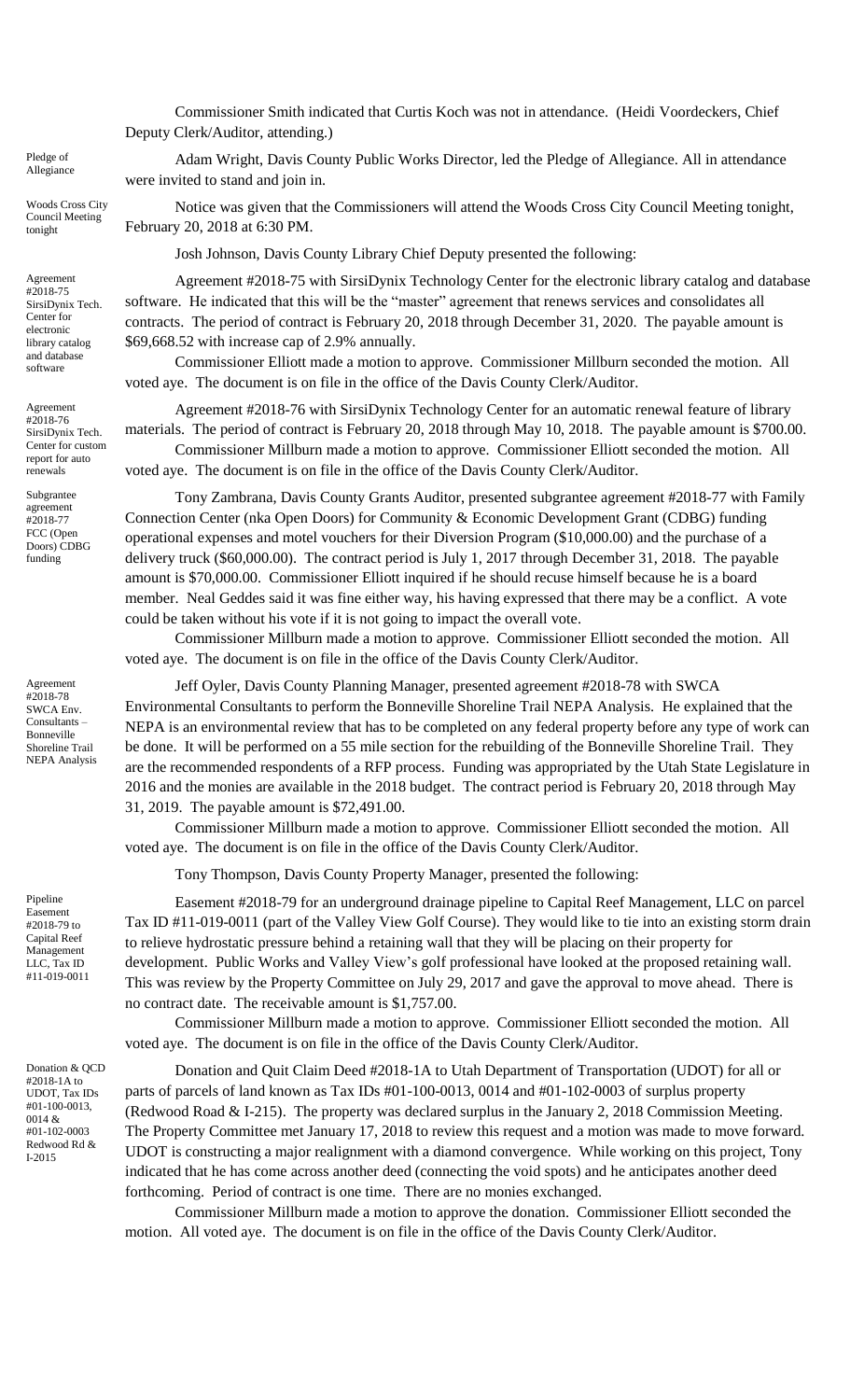Agreement #2018-80 ESI Eng, Inc. – storm drain system & street rebld Mutton Hollow to 50 E cul-de-sac

Agreement #2018-81 Richter & Marketing & advertising services (Tourism Marketing Plan)

Agreement #2018-82 AJC Architects services for DC Syracuse Branch Library Expansion

Amendment #2017-100A Brett Miller Landscaping

Heidi Voordeckers in attendance

Change Order #2018-47A Election Systems & Software

Cancelation of Commission Meeting 3/6/18

Adam Wright, Davis County Public Works Director, presented agreement #2018-80 with ESI Engineering, Inc. for the engineering (design) of a storm drain system and street rebuild project from Mutton Hollow to the 50 East cul-de-sac. The contract period is February 20, 2018 through February 20, 2019. The payable amount is \$12,410.00.

Commissioner Elliott made a motion to approve. Commissioner Millburn seconded the motion. All voted aye. The document is on file in the office of the Davis County Clerk/Auditor.

Randy Cook, Davis County Tourism Manager, presented agreement #2018-81 with Richter7 for marketing and advertising services for the Tourism Office. They are the recommended respondents of the RFP process. There were 9 agencies that submitted bids. Two were disqualified as late submissions. The 7 bids reviewed were: Richter7; Relic; Griffin & Associates (New Mexico); Factory (Centerville); Fluid Studio (Bountiful); Weapon (Utah County); and Bandwango (Salt Lake). The 5 member selection committee consisted of: Dax Teuscher; Haley Rogers; Megan Christensen; himself (Randy Cook); and Steve Ito, Sales Director for the Davis Conference Center. They felt that Richter7 was heads and shoulders above the 7 bids they reviewed. The scope of work for the coming year is provided in Exhibit A, which includes: messaging to be more engaging; get more into deals; timely messaging to engage our audience more fully; and to focus within the 300 mile radius. Also to focus within the 3-rings of influence to take care of our locals, Southeast Idaho, Wyoming, parts of Nevada, and all of Utah. It was recommended that they also coordinate with Nina (County Public Outreach) for a coordinated social media presence. The period of contract is February 21, 2018 through December 31, 2020. The payable amount is not to exceed \$300,000.00 in 2018. The  $2^{nd}$  &  $3^{rd}$  year are dependent on the annual budget.

Commissioner Millburn make a motion to approve. Commissioner Elliott seconded the motion. All voted aye. The document is on file in the office of the Davis County Clerk/Auditor.

Mack McDonald, Davis County Facilities Director, presented the following:

Agreement #2018-82 with AJC Architects P.C. for architectural services for the Davis County Syracuse Branch Library Expansion. They are the recommended respondents of a RFP. Chris Sanford, Davis County Library Director, in the audience, indicated that they were a good choice. The period of contract is February 20, 2018 through March 1, 2019. The payable amount is \$146,000.00.

Commissioner Elliott made a motion to approve. Commissioner Millburn seconded the motion. All voted aye. The document is on file in the office of the Davis County Clerk/Auditor.

Amendment #2017-100A with Brett Miller Landscaping to provide landscaping, mowing, fertilizing and pest control services of Davis County properties. Mack indicated that this company was the successful respondent to a RFP 2 years ago. It is part of a 3-year agreement and is the last year of the automatic renewal. The contract period is April 12, 2018 through October 14, 2018. The payable amount is \$35,154.00.

Commissioner Millburn made a motion to approve. Commissioner Elliott seconded the motion. All voted aye. The document is on file in the office of the Davis County Clerk/Auditor.

Commissioner Smith officially stated that Heidi Voordeckers was in attendance for Curtis Koch. Heidi noted that Curtis and Brian McKenzie were at the legislature this morning on vote-by-mail issues that has held them up.

Heidi Voordeckers, Davis County Chief Deputy Clerk/Auditor, presented change order #2018-47A with Election Systems & Software (ES&S). She explained the sales order was originally approved in the January 30, 2018. The original contract amount was \$523,468.00 for an entirely new voting system which included the hardware, software, training and maintenance over multiple years. The e-poll book feature had some compatibility issues. This request, which still falls within the budgetary requirements approved for 2018, is for an additional payable amount of \$9,652.00 in hardware to support going a different route with the e-poll book. Because we are not contracting for the e-poll book license, it is a \$30,000.00 - \$40,000.00 savings by purchasing the hardware upfront, over the life of the project by not going with the license through ES&S. The contract period is January 30, 2018. The additional payable amount is \$9,652.00.

Commissioner Elliott made a motion to approve. Commissioner Millburn seconded the motion. All voted aye. The document is on file in the office of the Davis County Clerk/Auditor.

Commissioner Smith requested the cancelation of the Board of Davis County Commissioners Meeting on March 6, 2018. There will be 2 commissioners out of town attending the NACo (National Association of Counties) Conference in Washington, D.C.

Commissioner Millburn made a motion to approve. Commissioner Elliott seconded the motion. All voted aye.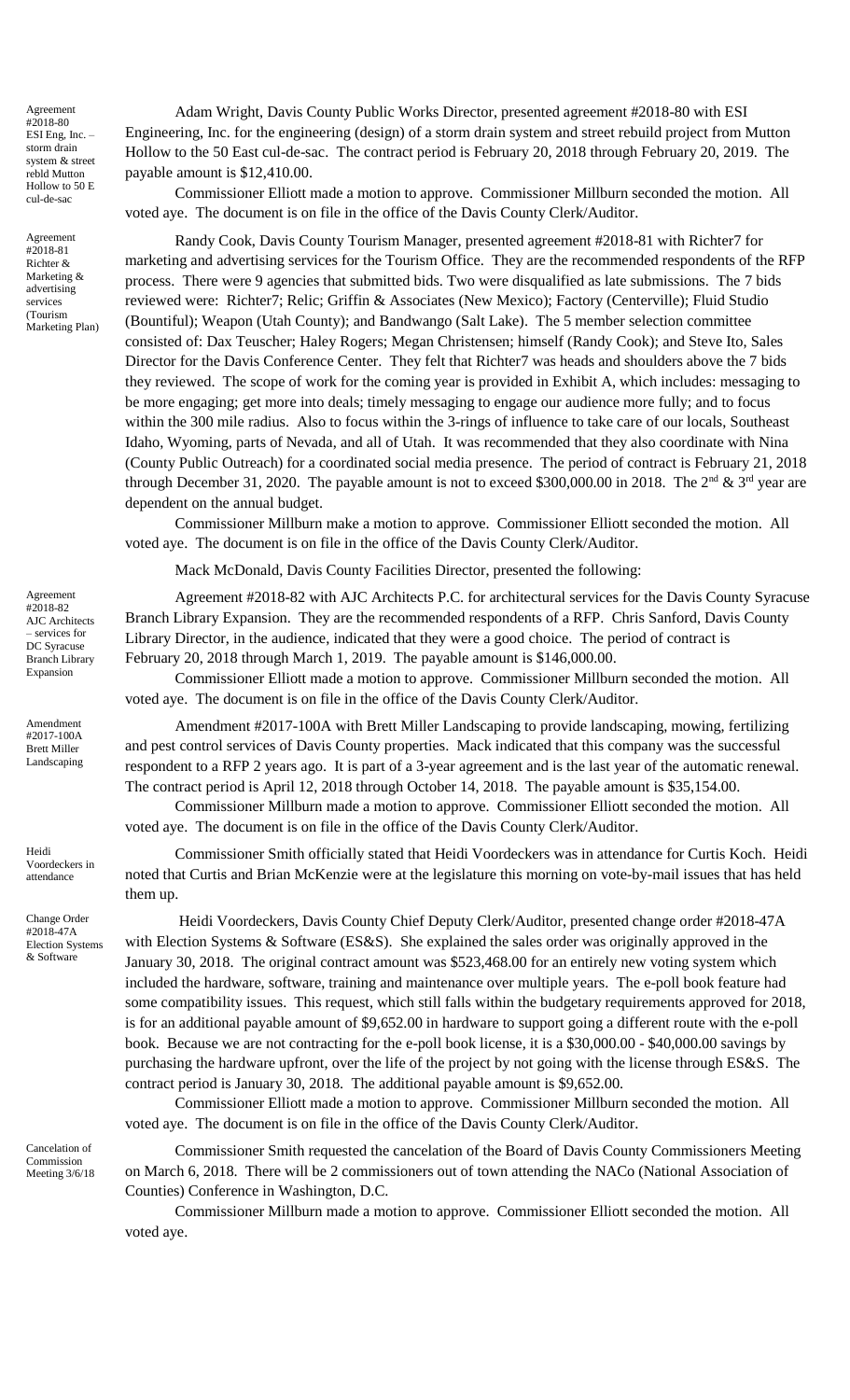Resolution #2018-83 Budget opening

Public Hearing Commissioner Millburn made a motion to open a public hearing. Commissioner Elliott seconded the motion. All voted aye.

> Heidi Voordeckers, Davis County Chief Deputy Clerk/Auditor, presented resolution #2018-83 for additional budget appropriation requests. She explained that a good portion of the changes are items that are covering projects funded in 2017 and are crossing and straddle fiscal years. Budget increases will be funded by new revenues and/or monies unspent in the prior year. She presented the following changes:

|                                         |        |                                             |                                          |               |                  |                                                        | February 20, 2018 Resolution & Budget Opening Items                                                                                                                |
|-----------------------------------------|--------|---------------------------------------------|------------------------------------------|---------------|------------------|--------------------------------------------------------|--------------------------------------------------------------------------------------------------------------------------------------------------------------------|
| <b>Fund/Dept.</b>                       |        | Rev/Exp Account#                            | <b>Account Name</b>                      |               | <b>Increase</b>  | <b>Decrease</b>                                        | <b>Reason</b>                                                                                                                                                      |
| <b>FUND 10</b>                          |        | <b>GENERAL FUND</b>                         |                                          |               |                  |                                                        |                                                                                                                                                                    |
| <b>Sheriff</b><br>Sheriff               | E<br>Е | 10-4210-450<br>10-4210-690                  | Uniforms                                 | s<br>S        | 4,311<br>5,436   | s                                                      | 12.28.17 - Increase 2018 for SWAT Body Armor Vests and SWAT Tactical Uniforms                                                                                      |
| Corrections                             | Е      | 10-4230-113                                 | Equipment<br><b>Uniform Allowance</b>    | s             |                  |                                                        | 12.28.17 - Increase 2018 for SWAT Body Armor Vests and SWAT Tactical Uniforms<br>2.15.18 - Increase in Uniform allowance from \$890/yr to \$1,200/yr for Deputies, |
| Sheriff                                 | E      | 10-4210-113                                 | <b>Uniform Allowance</b>                 | S             | 36,958<br>28,417 |                                                        | \$650/yr to \$870/yr for Clerks<br>2.15.18 - Increase in Uniform allowance from \$890/yr to \$1,200/yr                                                             |
| Sheriff                                 | Е      | 10-4210-233                                 | E.S. Grant                               | S             | 8,725            |                                                        | 1.31.18 - Grant funds for purchase of Drager Alcotest 5510 PBT's, approved 2.13.18                                                                                 |
|                                         |        |                                             |                                          |               |                  |                                                        | Contract 2018-0069<br>1.31.18 - Grant funds for purchase of Drager Alcotest 5510 PBT's, approved 2.13.18                                                           |
| Sheriff                                 | R      | 10-3322-000                                 | <b>Block Grant Award</b>                 | s             | 8,725            |                                                        | Contract 2018-0069                                                                                                                                                 |
|                                         |        | <b>Net Increase of Expenses \$</b>          |                                          | 83,847        |                  |                                                        |                                                                                                                                                                    |
|                                         |        | Net Increase of Revenue \$                  |                                          | 8,725         |                  |                                                        |                                                                                                                                                                    |
| <b>FUND 15</b>                          |        | <b>HEALTH AND SENIORS</b>                   |                                          |               |                  |                                                        |                                                                                                                                                                    |
| <b>SENIORS</b>                          | E      | 15-4325-620                                 | <b>Misc Services</b>                     | s             | 8,909            |                                                        | 11.8.17 - additional Grant funding approved 11.21.17, Contract 2015-365G                                                                                           |
| <b>SENIORS</b>                          | R      | 15-3325-000                                 | <b>Contract Revenue</b>                  | s             | 8,909            |                                                        | 11.8.17 - additional Grant funding approved 11.21.17, Contract 2015-365G                                                                                           |
|                                         |        | Net Increase of Expenses \$                 |                                          | 8,909         |                  |                                                        |                                                                                                                                                                    |
|                                         |        | Net Increase of Revenue \$                  |                                          | 8,909         |                  |                                                        |                                                                                                                                                                    |
|                                         |        |                                             |                                          |               |                  |                                                        |                                                                                                                                                                    |
| <b>FUND 18</b>                          |        | <b>TOURISM</b>                              |                                          |               |                  |                                                        |                                                                                                                                                                    |
| <b>Conf Center</b>                      | Е      | 18-4650-260                                 | <b>DCC HVAC Repairs</b>                  | s             | 19,703           |                                                        | 1.22.18 - Roll forward of 2017 project crossing budget years                                                                                                       |
|                                         |        |                                             |                                          |               |                  |                                                        |                                                                                                                                                                    |
|                                         |        | Net Increase of Expenses \$                 |                                          | 19,703        |                  |                                                        |                                                                                                                                                                    |
|                                         |        | Net Increase of Revenue \$                  |                                          |               |                  |                                                        |                                                                                                                                                                    |
| <b>FUND 19</b>                          |        | E-911                                       |                                          |               |                  |                                                        |                                                                                                                                                                    |
| <b>Dispatch</b>                         | Е      | 19-4219-113                                 | <b>Uniform Allowance</b>                 | S             | $3,119$ \$       |                                                        | 2.15.18 - Increase in Uniform allowance from \$650/yr to \$870/yr for FT Dispatchers,<br>\$324/yr to \$435/yr for PT Dispatchers                                   |
|                                         |        |                                             |                                          |               |                  |                                                        |                                                                                                                                                                    |
|                                         |        | <b>Net Increase of Expenses</b> \$          |                                          | 3,119         |                  |                                                        |                                                                                                                                                                    |
|                                         |        | Net Increase of Revenue \$                  |                                          |               |                  |                                                        |                                                                                                                                                                    |
|                                         |        |                                             |                                          |               |                  |                                                        |                                                                                                                                                                    |
| <b>FUND 22</b>                          |        | <b>PROP 1 TRANSPORTATION</b>                |                                          |               |                  |                                                        | 12.4.17 - Award of 2017 Prop 1 Grants, to be paid in 2018 (approved 1.9.18                                                                                         |
| Prop 1                                  | E      |                                             | 22-4435-274 Contributions-Interlocal     | s             | 770,000 S        |                                                        | <b>Commission Meeting)</b>                                                                                                                                         |
|                                         |        | Net Increase of Expenses \$                 |                                          | 770,000       |                  |                                                        |                                                                                                                                                                    |
|                                         |        | <b>Net Increase of Revenue \$</b>           |                                          |               |                  |                                                        |                                                                                                                                                                    |
|                                         |        |                                             |                                          |               |                  |                                                        |                                                                                                                                                                    |
| <b>FUND 26</b><br>Corr Preservation     | E      | <b>CORRIDOR PRESERVATION</b><br>26-4430-292 | <b>Corridor Preservation</b>             | s             | 5,059,000        |                                                        | 2.13.18 - Roll forward 2017 Budget for anticipated UDOT Land Purchases                                                                                             |
|                                         |        |                                             |                                          |               |                  |                                                        |                                                                                                                                                                    |
|                                         |        | <b>Net Increase of Expenses \$</b>          |                                          | 5,059,000     |                  |                                                        |                                                                                                                                                                    |
|                                         |        | Net Increase of Revenue \$                  |                                          | J.            |                  |                                                        |                                                                                                                                                                    |
| <b>FUND 45</b>                          |        | <b>GENERAL GOV CAPITAL</b>                  |                                          |               |                  |                                                        |                                                                                                                                                                    |
| Capital Pro                             | Ε      | 45-4910-260                                 | <b>Bldg &amp; Grnd Maint</b>             | s             | 3,230            |                                                        | 1.26.18 - Roll forward of 2017 project crossing budget years (Admin Touch Screen)                                                                                  |
| <b>Capital Proj</b>                     | Ε      | 45-4910-720                                 | <b>Building Improvements</b>             | s             | 219,567          |                                                        | 1.26.18 - Roll forward of 2017 project crossing budget years (Animal Control<br>Kennels/Drain)                                                                     |
| <b>Capital Proj</b>                     | Ε      | 45-4910-720                                 | <b>Building Improvements</b>             | s             | 5,460            |                                                        | 1.26.18 - Roll forward of 2017 project crossing budget years (Animal Control Change<br>Order)                                                                      |
|                                         |        |                                             |                                          |               |                  |                                                        |                                                                                                                                                                    |
|                                         |        | <b>Net Increase of Expenses \$</b>          |                                          | 228,257       |                  |                                                        |                                                                                                                                                                    |
|                                         |        | <b>Net Increase of Revenue \$</b>           |                                          |               |                  |                                                        |                                                                                                                                                                    |
| <b>FUND 46</b>                          |        |                                             | <b>HEALTH AND SENIORS CAPITAL</b>        |               |                  |                                                        |                                                                                                                                                                    |
|                                         | Е      | 46-4930-720                                 |                                          | s             |                  |                                                        | 1.26.18 - Roll forward of 2017 project crossing budget years (Health Bldg 2nd Floor                                                                                |
| <b>Capital Proj</b>                     |        |                                             | <b>Building Improvements</b>             |               | 8,726            |                                                        | Remodel)<br>1.26.18 - Roll forward of 2017 project crossing budget years (Autumn Glow Bathroom                                                                     |
| Capital Proj                            | F      | 46-4930-720                                 | <b>Building Improvements</b>             | s             | 76,470           |                                                        | Remodel)<br>1.26.18 - Roll forward of 2017 project crossing budget years (Autumn Glow Exterior                                                                     |
| Capital Proj                            | Ε      | 46-4930-260                                 | <b>Bldg &amp; Grnd Maint</b>             | s             | 1,780            |                                                        | Sign)                                                                                                                                                              |
|                                         |        | Net Increase of Expenses \$                 |                                          | 86,976        |                  |                                                        |                                                                                                                                                                    |
|                                         |        | <b>Net Increase of Revenue \$</b>           |                                          |               |                  |                                                        |                                                                                                                                                                    |
|                                         |        |                                             |                                          |               |                  |                                                        |                                                                                                                                                                    |
|                                         |        |                                             |                                          |               |                  |                                                        |                                                                                                                                                                    |
|                                         |        |                                             |                                          |               |                  |                                                        |                                                                                                                                                                    |
| <b>FUND 63</b><br><b>Buildings West</b> | Е      | <b>MAINTENANCE</b><br>63-4162-230           |                                          | s             | 5,180            | S                                                      |                                                                                                                                                                    |
| <b>Buildings West</b>                   | Ε      | 63-4162-720                                 | Training<br><b>Building Improvements</b> | S             | 33,804           | \$                                                     | 12.11.17 -Roll forward of 2017 project crossing budget years (Justice Court ADA                                                                                    |
| <b>Buildings East</b>                   | Ε      | 63-4161-310                                 | <b>Professional Services</b>             | \$            | 30,000           | <b>S</b><br>$\tilde{\phantom{a}}$                      | Remodel)<br>1.26.18 - Roll forward of 2017 project crossing budget years (Mechanical<br>Assessments                                                                |
|                                         |        |                                             |                                          |               |                  |                                                        |                                                                                                                                                                    |
|                                         |        | Net Increase of Expenses \$                 |                                          | 68,984<br>L,  |                  |                                                        |                                                                                                                                                                    |
|                                         |        | <b>Net Increase of Revenue \$</b>           |                                          |               |                  |                                                        |                                                                                                                                                                    |
|                                         |        | NET (USE OF) / CONTRIBUTION TO FUND BALANCE |                                          |               |                  |                                                        |                                                                                                                                                                    |
|                                         |        |                                             |                                          |               |                  | <b>USE OF FUND BALANCE</b>                             |                                                                                                                                                                    |
|                                         |        | <b>Total Increase of Expenses \$</b>        |                                          | 6,328,795     |                  | \$<br>75,122                                           | Fund 10                                                                                                                                                            |
|                                         |        | Total Increase of Revenue* \$               |                                          | 17,634        |                  | \$<br>19,703                                           | Fund 18                                                                                                                                                            |
| <b>Net Effect on Total Fund Bal.</b>    |        |                                             | s                                        |               |                  | 3,119<br>s<br>S                                        | Fund 19<br>Fund <sub>22</sub>                                                                                                                                      |
|                                         |        |                                             |                                          | (6, 311, 161) |                  | 770,000<br>\$<br>5,059,000                             | Fund 26                                                                                                                                                            |
|                                         |        |                                             |                                          |               |                  | 228,257<br>s                                           | Fund 45                                                                                                                                                            |
|                                         |        |                                             |                                          |               |                  | 86,976<br>\$                                           | Fund 46                                                                                                                                                            |
|                                         |        |                                             |                                          |               |                  | 68,984<br>$\boldsymbol{\mathsf{s}}$<br>6,311,161<br>\$ | 12.11.17 -Roll forward of 2017 project crossing budget years (Electronic Door Locks)<br>Fund <sub>63</sub><br><b>Total Use of Fund Balance</b>                     |

Commissioner Smith invited the public to make comment in regards to the budget opening. There were no public comments.